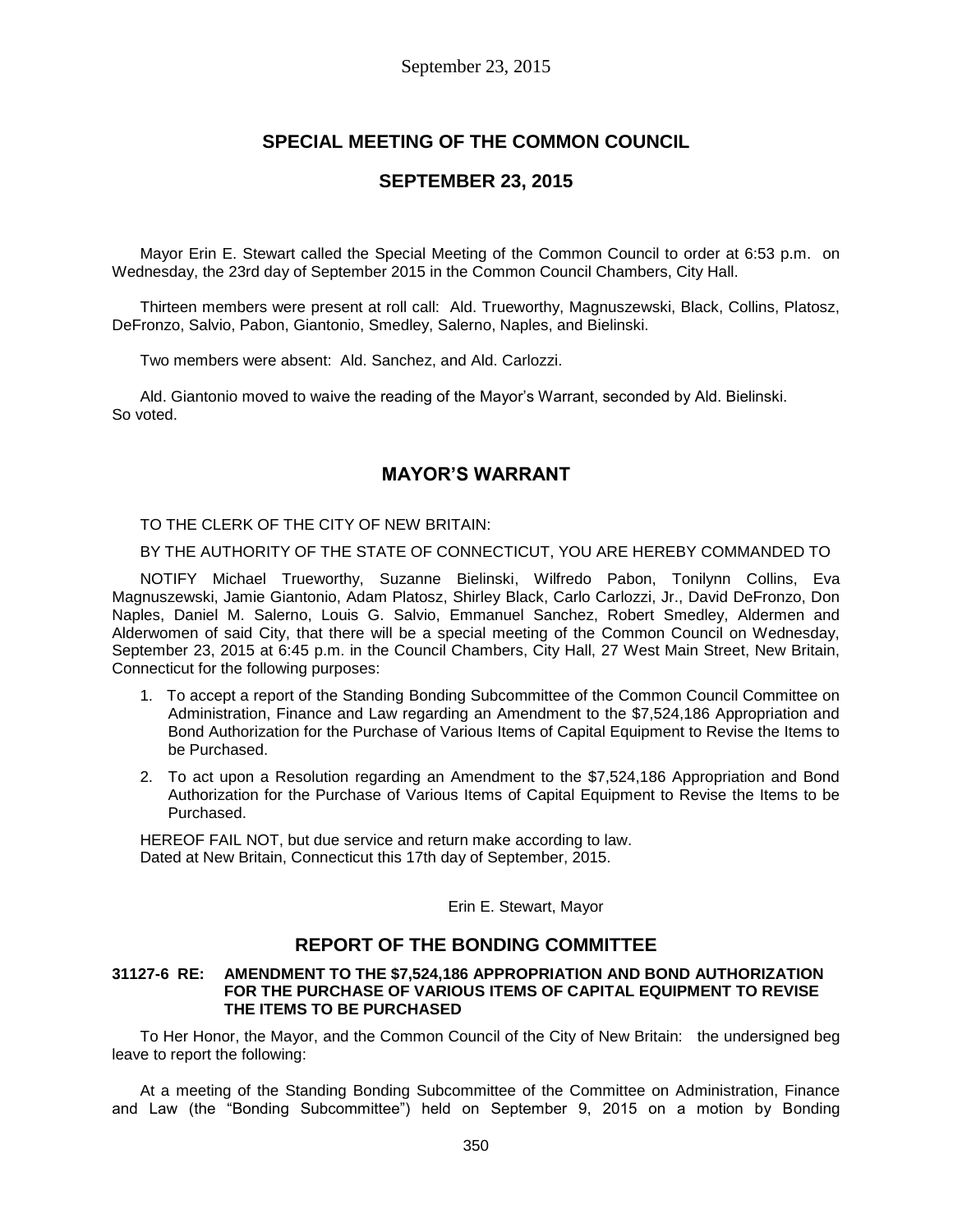Subcommittee member Bielinski and seconded by Bonding Subcommittee member Giantonio the following resolution was adopted:

RESOLVED, that the Bonding Subcommittee recommends to the Common Council that the resolution entitled "\$7,524,186 Appropriation and Bond Authorization for the Purchase of Various Items of Capital Equipment" adopted by the Common Council on October 13, 2010 under Item #31127-3, be amended to revise the items to be purchased, and to read as follows:

"RESOLVED, by the Common Council of the City of New Britain on the recommendation of the Standing Bonding Subcommittee of the Committee on Administration, Finance and Law adopted at its meetings held on October 13, 2010 and September 9, 2015, that the sum of \$7,524,186 be appropriated for the purchase of various items of capital equipment, as set forth in Attachment A (the "Project"). The Project includes the purchase costs and related expenses, temporary and permanent financing costs and other costs related to the Project. To meet said appropriation and in lieu of a tax therefor, bonds, notes or temporary notes of the City are authorized to be issued pursuant to Article XII of the City Charter and Chapter 109 of the Connecticut General Statutes, as amended, or any other provision of law thereto enabling, in an amount not to exceed \$7,524,186 or so much thereof as may be necessary after deducting grants or other sources of funds available for the Project.

BE IT FURTHER RESOLVED, that the bonds or notes may be sold in a single issue or may be consolidated with other authorized but unissued bonds or notes of the City. The bonds or notes shall be issued in fully registered form, be executed in the name and on behalf of the City by the facsimile or manual signatures of the Mayor and the Treasurer, bear the City seal or a facsimile thereof, be certified and payable at a bank or trust company designated by the Mayor and the Treasurer which bank or trust company may also be designated as the registrar and transfer agent, and be approved as to their legality by Bond Counsel to the City. The bonds or notes may be issued in one or more series, shall bear such rate or rates of interest, and be issued in book entry form. The bonds or notes shall be general obligations of the City and each of the bonds or notes shall recite that every requirement of law relating to its issue has been duly complied with, that such bonds or notes are within every debt and other limit prescribed by law, and that the full faith and credit of the City are pledged to the payment of the principal thereof and interest thereon. The aggregate principal amount of bonds or notes to be issued, the annual installments of principal, redemption provisions, if any, the date, interest rate or rates, form and manner of sale, time of issuance and sale, designation, price, maturities, and other terms, details and particulars of such bonds or notes shall be determined by the Mayor and the Treasurer.

BE IT FURTHER RESOLVED, that the Mayor and Treasurer are authorized to issue temporary notes in anticipation of the receipt of the proceeds of said bonds or notes and the receipt of any federal, state or other grant-in-aid for the project. The notes shall be executed in the name and on behalf of the City by the facsimile or manual signatures of the Mayor and the Treasurer, bear the City seal or a facsimile thereof, be certified and payable at a bank or trust company designated by the Mayor and the Treasurer which bank or trust company may also be designated as the registrar and transfer agent, and be approved as to their legality by Bond Counsel to the City. The notes shall be issued with maturity dates in accordance with the Connecticut General Statutes, as amended. The notes shall be general obligations of the City and each of the bonds shall recite that every requirement of law relating to its issue has been duly complied with, that such notes are within every debt and other limit prescribed by law, and that the full faith and credit of the City are pledged to the payment of the principal thereof and interest thereon. The net interest cost on such notes, including renewals thereof, and the expense of preparing, issuing, and marketing such notes, to the extent paid from the proceeds from the issuance of bonds or notes, shall be included as a cost of the project.

BE IT FURTHER RESOLVED, that the bonds, notes or temporary notes may be sold by the Mayor and Treasurer in a public sale, sealed proposal or a negotiated underwriting and the Mayor and the Treasurer are authorized to select the underwriter or underwriters and to enter into, execute and deliver on behalf of the City a contract of purchase for such bonds, notes or temporary notes on such terms and conditions as they shall determine.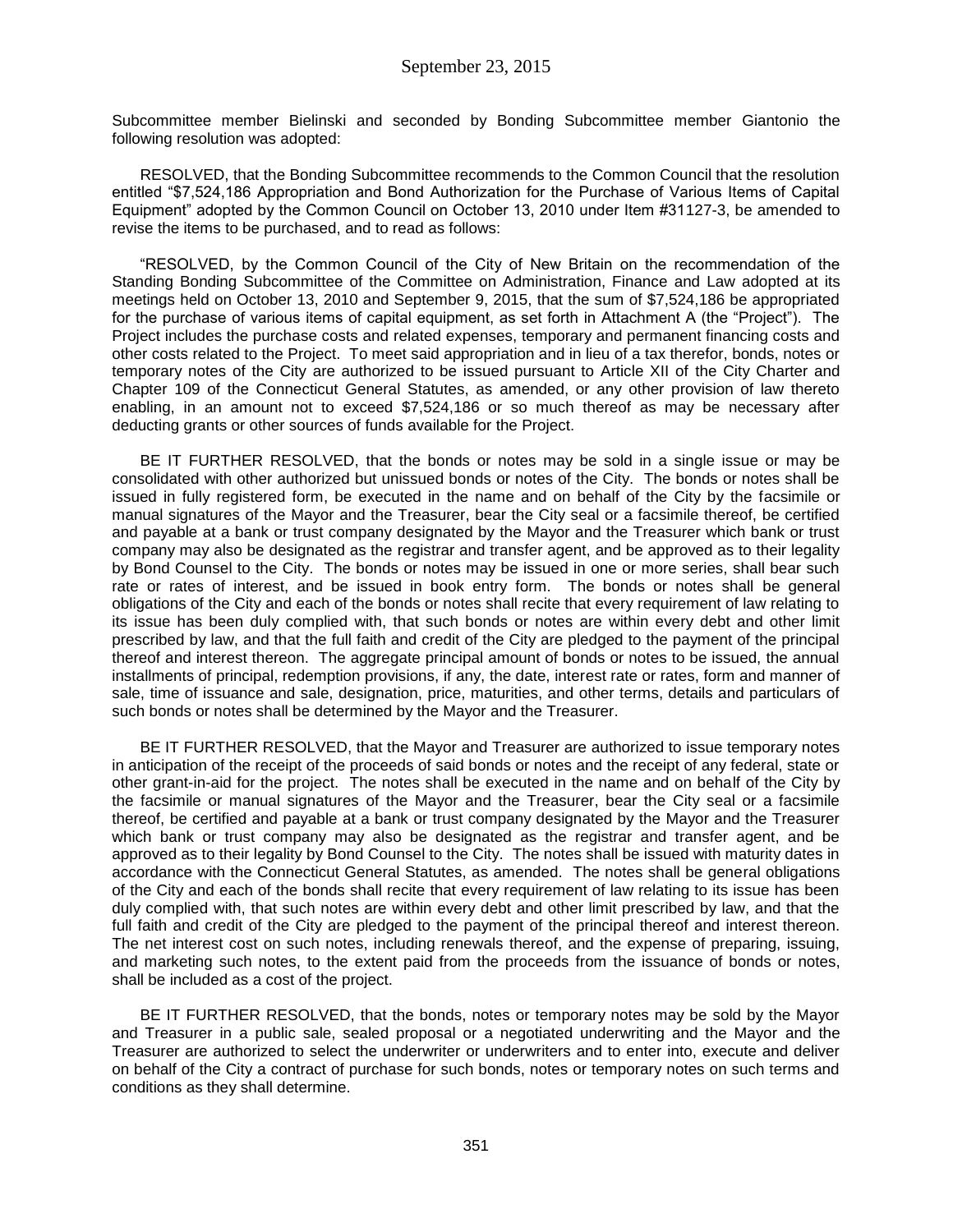BE IT FURTHER RESOLVED, that the City hereby declares its official intent under Treasury Regulation Section 1.150-2 of the Internal Revenue Code of 1986, as amended, that project costs may be paid from temporary advances of available funds and that the City reasonably expects to reimburse any such advances from the proceeds of borrowings in an aggregate principal amount not in excess of the amount of borrowing authorized for the project; that the Mayor and Treasurer are authorized to bind the City pursuant to such representations and agreements as they deem necessary or advisable in order to ensure and maintain the continued exemption from Federal income taxation of interest on the bonds, notes or temporary notes authorized by this resolution, if issued on a tax-exempt basis, including covenants to pay rebates of investment earnings to the United States in future years. While it is anticipated that the bonds or notes will qualify as tax exempt bonds, the Mayor and the Treasurer are authorized, upon the advice of bond counsel, to issue all or any portion of the bonds or notes as bonds or notes the interest on which is includable in the gross income of the owners thereof for federal income tax purposes and it is hereby found and determined that the issuance of any such bonds or notes is in the public interest.

BE IT FURTHER RESOLVED, that the Mayor and the Treasurer are hereby authorized, on behalf of the City, to enter into agreements or otherwise covenant for the benefit of bondholders to provide information on an annual or other periodic basis to the Municipal Securities Rulemaking Board or any other municipal securities information repositories or state based information repositories (the "Repositories") and to provide notices to the Repositories of material events as enumerated in Securities and Exchange Commission Exchange Act Rule 15c2-12, as amended, as may be necessary, appropriate or desirable to effect the sale of the bonds, notes or temporary authorized by this resolution. Any agreements or representations to provide information to Repositories made prior hereto are hereby confirmed, ratified and approved.

BE IT FURTHER RESOLVED, that the Mayor and the Treasurer are further authorized to enter into, execute and deliver, on behalf of the City, any agreements they deem reasonable or necessary to provide credit enhancement to the bonds, notes or temporary notes. The Mayor and the Treasurer are further authorized to appoint a certifying agent, paying agent, transfer agent, registrar, interest rate advisor, trustee and such other advisers and consultants as they may deem necessary or desirable, and to execute and deliver on behalf of the City any and all tax regulatory, credit enhancement, continuing disclosure, security, letter of representation or other agreements they deem necessary to provide for the issuance of such bonds, notes or temporary notes.

BE IT FURTHER RESOLVED, that the Mayor, Treasurer and other City officials and employees are authorized to apply for and accept or reject any federal, state or other grants-in-aid for the project, and to take all actions necessary and proper to carry out the project and to issue the bonds, notes or temporary notes to finance the appropriation."

> David DeFronzo Chairman, Bonding Subcommittee of the Committee on Administration, Finance and Law

Ald. DeFronzo moved to accept and adopt, seconded by Ald. Giantonio. So voted. Approved September 24, 2015 by Mayor Erin E. Stewart.

# **RESOLUTION**

#### **31127-7 RE: AMENDMENT TO THE \$7,524,186 APPROPRIATION AND BOND AUTHORIZATION FOR THE PURCHASE OF VARIOUS ITEMS OF CAPITAL EQUIPMENT TO REVISE THE ITEMS TO BE PURCHASED.**

To Her Honor, the Mayor, and the Common Council of the City of New Britain: the undersigned beg leave to recommend the adoption of the following: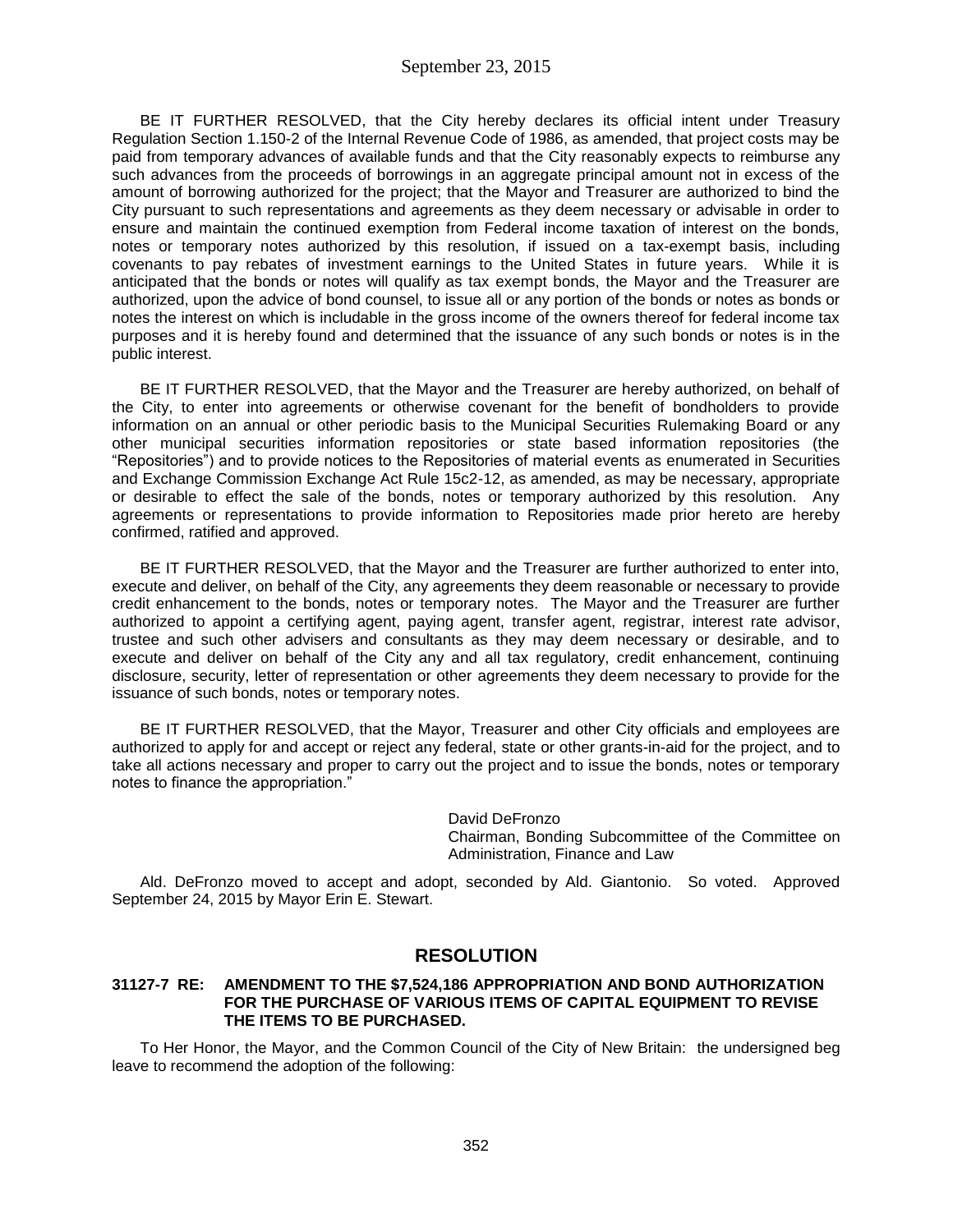At a meeting of the Common Council held on September 23, 2015, on a motion by Council member DeFronzo and seconded by Council member Bielinski the following resolution was adopted:

RESOLVED, by the Common Council of the City of New Britain on the recommendation of the Standing Bonding Subcommittee of the Committee on Administration, Finance and Law (the "Bonding Subcommittee") adopted at its meeting held on September 9, 2015, that the resolution entitled: "\$7,524,186 Appropriation and Bond Authorization for the Purchase of Various Items of Capital Equipment" adopted by the Common Council on October 13, 2010 under Item #31127-3, be amended to revise the items to be purchased, and to read as follows:

"RESOLVED, by the Common Council of the City of New Britain on the recommendation of the Standing Bonding Subcommittee of the Committee on Administration, Finance and Law adopted at its meetings held on October 13, 2010 and September 7, 2015, that the sum of \$7,524,186 be appropriated for the purchase and installation of various items of capital equipment, as set forth in Attachment A (the "Project"). The Project includes the purchase costs and related expenses, temporary and permanent financing costs and other costs related to the Project. To meet said appropriation and in lieu of a tax therefor, bonds, notes or temporary notes of the City are authorized to be issued pursuant to Article XII of the City Charter and Chapter 109 of the Connecticut General Statutes, as amended, or any other provision of law thereto enabling, in an amount not to exceed \$7,524,186 or so much thereof as may be necessary after deducting grants or other sources of funds available for the Project.

BE IT FURTHER RESOLVED, that the bonds or notes may be sold in a single issue or may be consolidated with other authorized but unissued bonds or notes of the City. The bonds or notes shall be issued in fully registered form, be executed in the name and on behalf of the City by the facsimile or manual signatures of the Mayor and the Treasurer, bear the City seal or a facsimile thereof, be certified and payable at a bank or trust company designated by the Mayor and the Treasurer which bank or trust company may also be designated as the registrar and transfer agent, and be approved as to their legality by Bond Counsel to the City. The bonds or notes may be issued in one or more series, shall bear such rate or rates of interest, and be issued in book entry form. The bonds or notes shall be general obligations of the City and each of the bonds or notes shall recite that every requirement of law relating to its issue has been duly complied with, that such bonds or notes are within every debt and other limit prescribed by law, and that the full faith and credit of the City are pledged to the payment of the principal thereof and interest thereon. The aggregate principal amount of bonds or notes to be issued, the annual installments of principal, redemption provisions, if any, the date, interest rate or rates, form and manner of sale, time of issuance and sale, designation, price, maturities, and other terms, details and particulars of such bonds or notes shall be determined by the Mayor and the Treasurer.

BE IT FURTHER RESOLVED, that the Mayor and Treasurer are authorized to issue temporary notes in anticipation of the receipt of the proceeds of said bonds or notes and the receipt of any federal, state or other grant-in-aid for the project. The notes shall be executed in the name and on behalf of the City by the facsimile or manual signatures of the Mayor and the Treasurer, bear the City seal or a facsimile thereof, be certified and payable at a bank or trust company designated by the Mayor and the Treasurer which bank or trust company may also be designated as the registrar and transfer agent, and be approved as to their legality by Bond Counsel to the City. The notes shall be issued with maturity dates in accordance with the Connecticut General Statutes, as amended. The notes shall be general obligations of the City and each of the bonds shall recite that every requirement of law relating to its issue has been duly complied with, that such notes are within every debt and other limit prescribed by law, and that the full faith and credit of the City are pledged to the payment of the principal thereof and interest thereon. The net interest cost on such notes, including renewals thereof, and the expense of preparing, issuing, and marketing such notes, to the extent paid from the proceeds from the issuance of bonds or notes, shall be included as a cost of the project.

BE IT FURTHER RESOLVED, that the bonds, notes or temporary notes may be sold by the Mayor and Treasurer in a public sale, sealed proposal or a negotiated underwriting and the Mayor and the Treasurer are authorized to select the underwriter or underwriters and to enter into, execute and deliver on behalf of the City a contract of purchase for such bonds, notes or temporary notes on such terms and conditions as they shall determine.